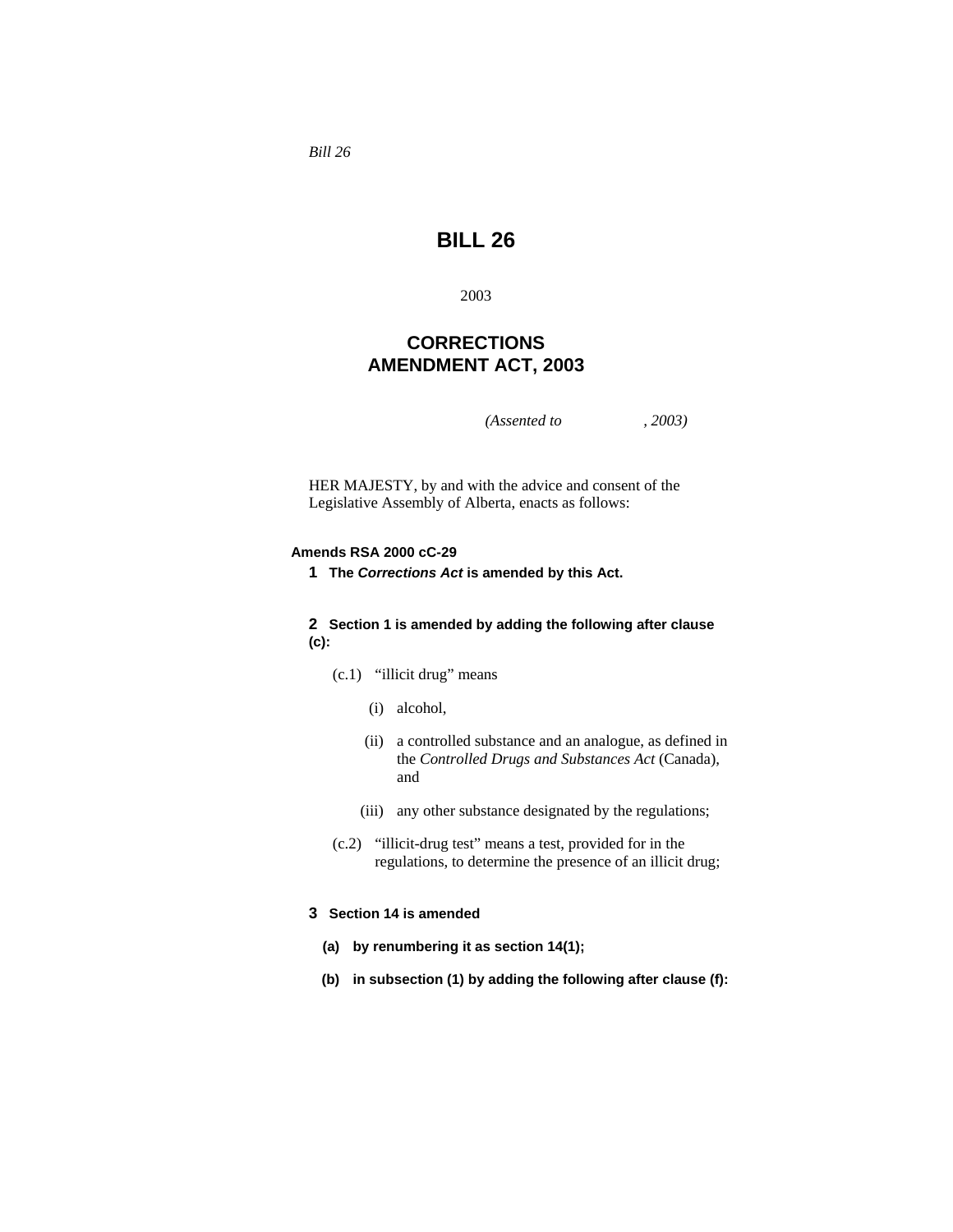- (f.1) brings an illicit drug, or causes an illicit drug to be brought, into a correctional institution,
- (f.2) possesses an illicit drug while in a correctional institution,

# **(c) by adding the following after subsection (1):**

**(2)** If the director has reasonable and probable grounds to believe that a person other than an inmate has contravened subsection  $(1)(f.1)$  or  $(f.2)$ , the director must notify a police officer.

#### **4 The following is added after section 14:**

### **Illicit-drug testing programs**

**14.1** A person authorized by the Minister for the purpose may demand that an inmate produce evidence of the absence of illicit drugs in the inmate's body by submitting to an illicit-drug test if the demand is part of a random selection under an illicit-drug testing program conducted without individualized grounds on a periodic basis in accordance with the regulations.

#### **Illicit-drug testing**

**14.2(1)** A person authorized by the director may demand that an inmate produce evidence of the absence of illicit drugs in the inmate's body by submitting to an illicit-drug test if the demand is authorized by the director and if the person authorized by the director has reasonable grounds

- (a) to suspect that the inmate has consumed or used an illicit drug, and
- (b) to require the test to confirm the consumption or use of an illicit drug.

**(2)** A person authorized by the director may demand that an inmate produce evidence of the absence of illicit drugs in the inmate's body by submitting to an illicit-drug test if an illicit-drug test is a requirement for participation in

 (a) a program or activity involving contact with the community, or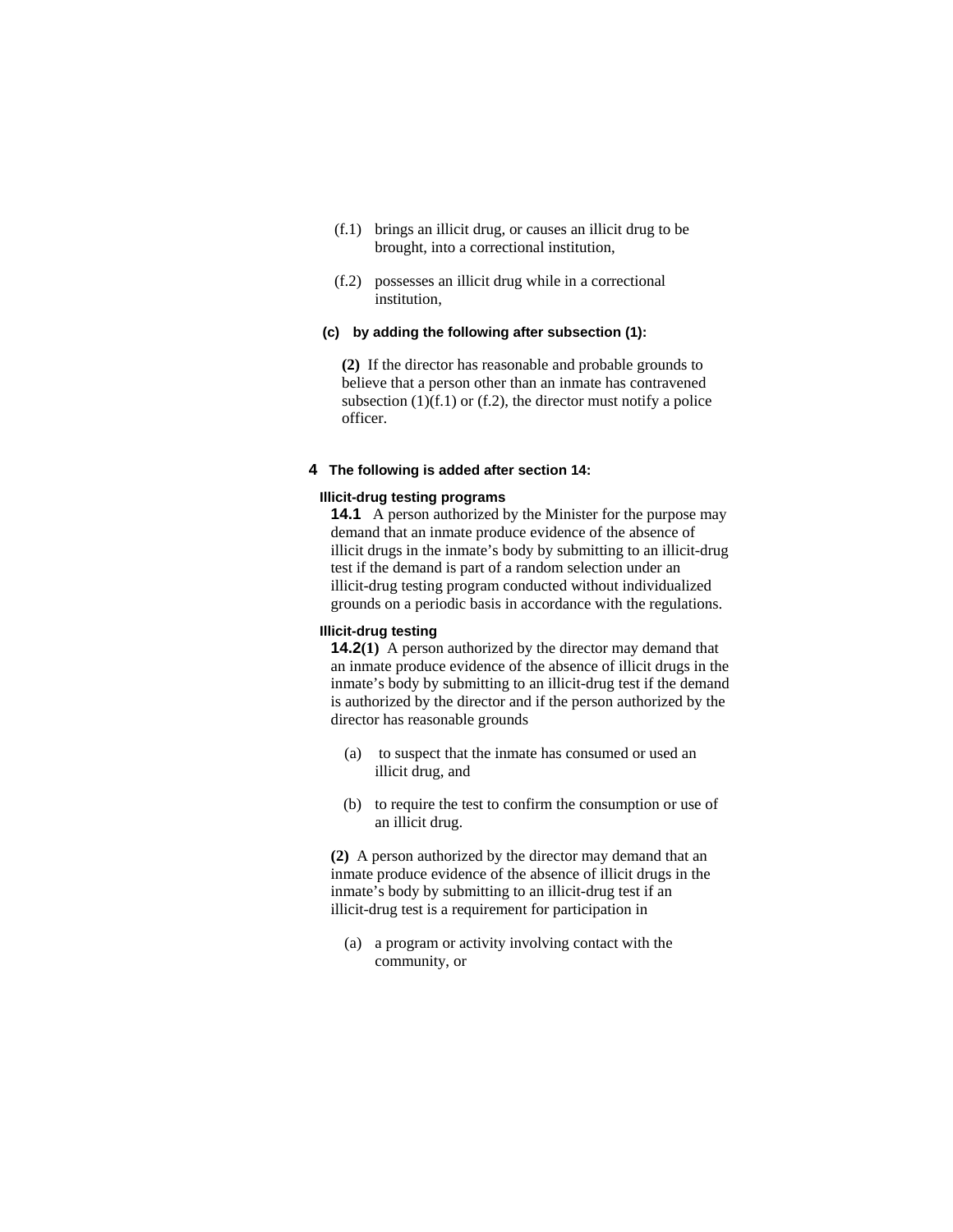(b) an alcohol or substance abuse program.

#### **5 Section 15 is renumbered as section 15(1) and the following is added after subsection (1):**

**(2)** In determining an appropriate punishment under subsection (1)(b) a panel must consider imposing the loss of earned remission in addition to any other punishment if the contravention of the regulations or of the rules of the correctional institution involves any of the following:

- (a) inappropriate response by an inmate to a lawful request by an employee under the direction of the director;
- (b) trafficking in an illicit drug by an inmate;
- (c) possession or use of an illicit drug by an inmate or the presence of an illicit drug in an inmate's body unless the drug is prescribed for the inmate in writing by a physician and authorized by the director;
- (d) the possession or use of a weapon;
- (e) an assault;
- (f) gang-related activity.

**(3)** The fact that an inmate is alleged to have committed an act or omission that is an offence under an enactment of Canada or Alberta does not prevent disciplinary action from being taken against the inmate in respect of a contravention of this Act or the regulations or the rules of the correctional institution.

# **6 Section 33 is amended**

- **(a) in clause (k) by striking out** "searches and" **and substituting** "searches, illicit-drug tests and illicit-drug testing programs and";
- **(b) by adding the following after clause (ff):**
	- (gg) designating substances as illicit drugs;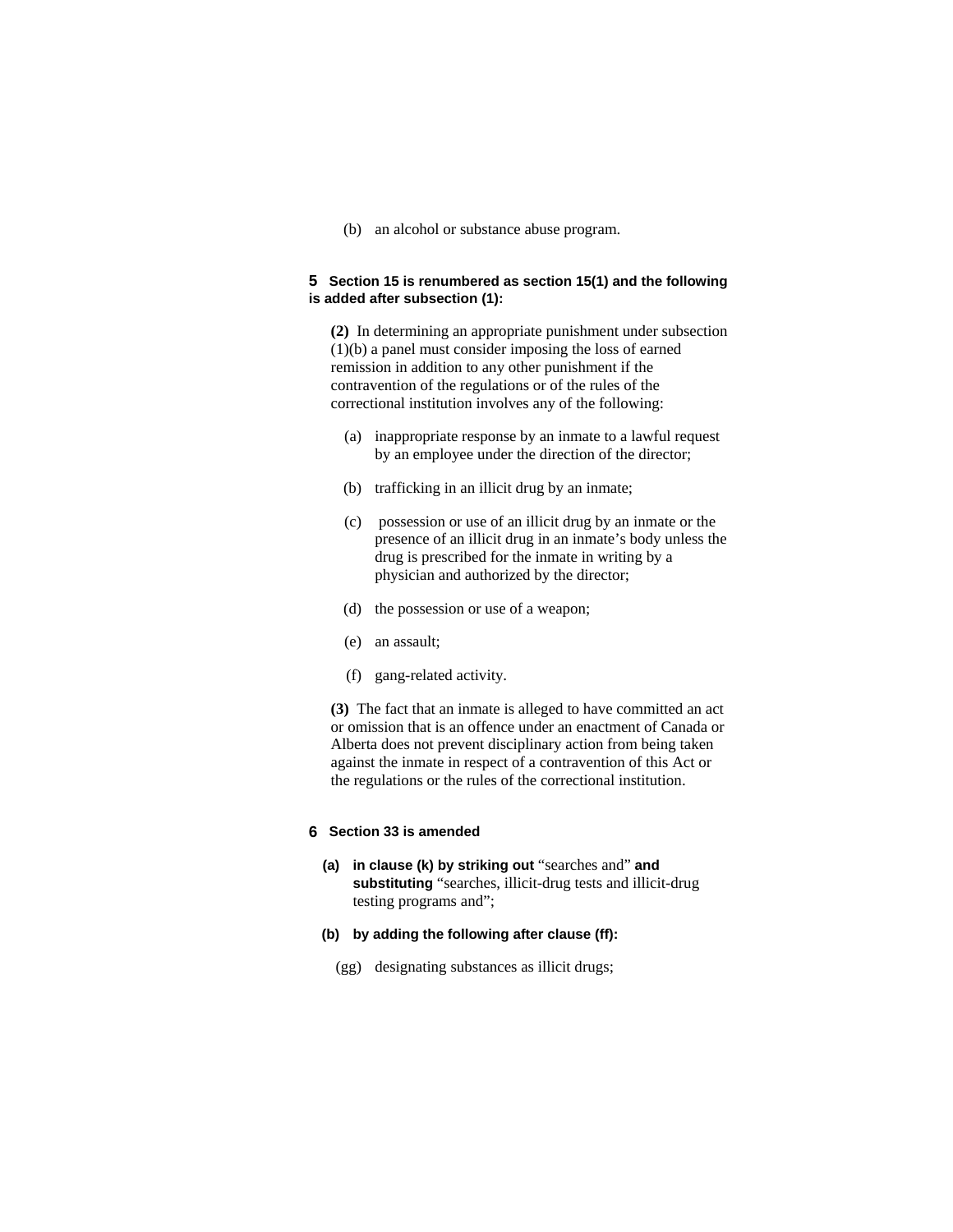- (hh) respecting illicit-drug tests and illicit-drug testing programs.
- **7 This Act comes into force on Proclamation.**

### **Explanatory Notes**

**1** Amends chapter C-29 of the Revised Statutes of Alberta 2000.

- **2** Adds definitions.
- **3** Section 14 presently reads:

*14 A person who, without the prior consent of the director,* 

- *(a) gives or in any way conveys to an inmate an article or thing prohibited by the rules of the correctional institution,*
- *(b) leaves an article anywhere with intent that an inmate will get it,*
- *(c) does any other act with intent that an inmate will receive the article,*
- *(d) takes or receives from or carries out for an inmate, for any purpose, an article prohibited by the rules of the correctional institution to be taken, received or carried out,*
- *(e) buys any thing from or sells any thing to or for an inmate,*
- *(f) takes or receives for the person's own use or for that of any other person a reward from an inmate,*